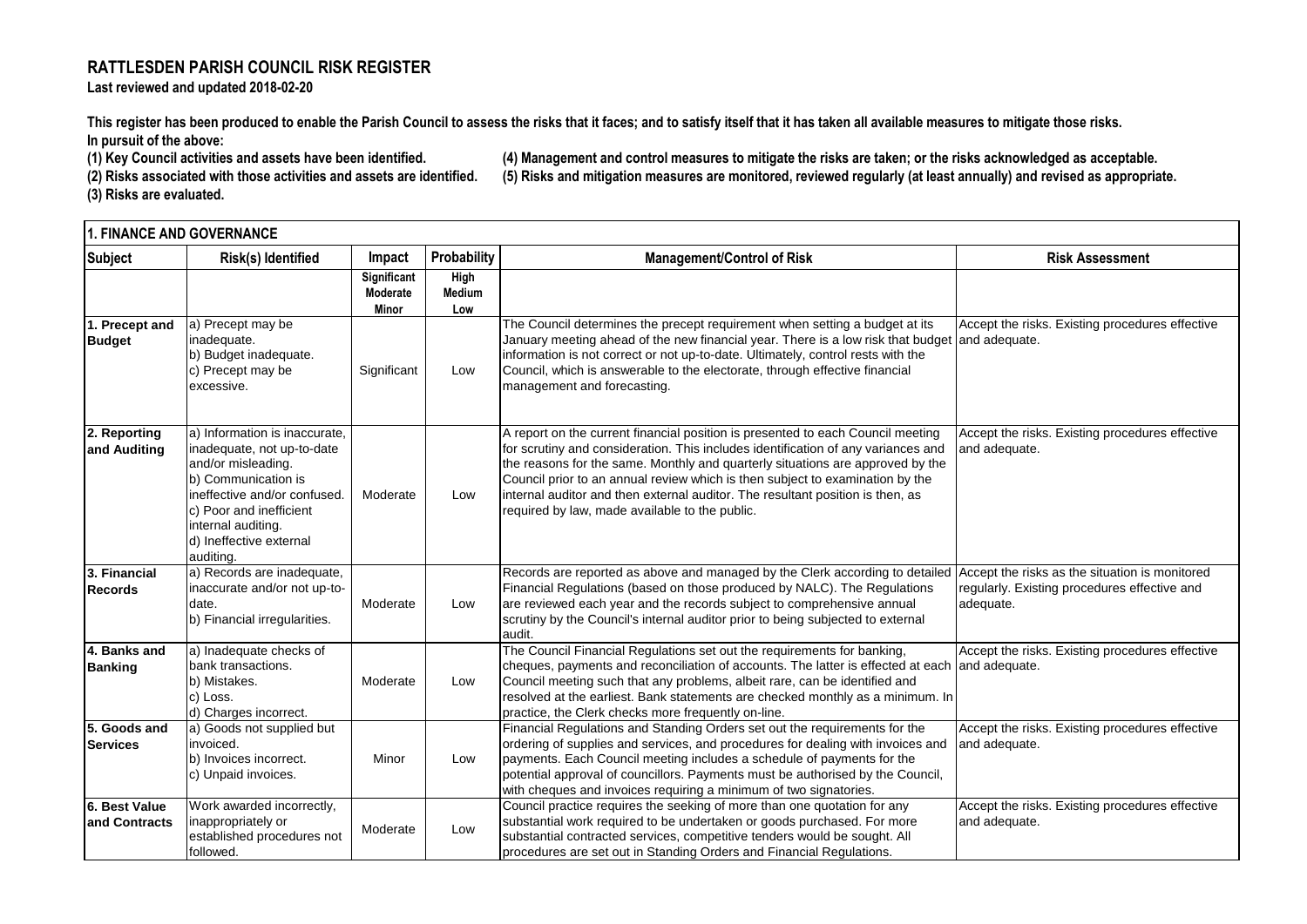| 7. Salaries and      | a) Salary paid incorrectly.                                 |          |        | The Council is registered as an employer with HMRC whose on-line real-time                                                                                             | Accept the risks. Existing procedures effective                                               |
|----------------------|-------------------------------------------------------------|----------|--------|------------------------------------------------------------------------------------------------------------------------------------------------------------------------|-----------------------------------------------------------------------------------------------|
| <b>PAYE</b>          | b) Wrong hours paid.                                        |          |        | PAYE facility is operated by the Clerk. There is a risk of payments being late                                                                                         | and adequate.                                                                                 |
|                      | c) Wrong rate paid.<br>d) PAYE not paid to HMRC             | Minor    | Low    | which would trigger fines by HMRC. However, this is not a serious risk. Salaries<br>are subject to annual review by the Council, and payslips are inspected by two     |                                                                                               |
|                      | on time.                                                    |          |        | councillors prior to payments being made.                                                                                                                              |                                                                                               |
| 8. Employees         | a) Fraud by staff.                                          |          |        | Training, as required, is provided to the Clerk who also has access to help and                                                                                        | Accept the risks. Existing procedures effective                                               |
|                      | b) Unauthorised or                                          |          |        | advice both from SALC and councillors, especially the Chairman. The Clerk's                                                                                            | and adequate.                                                                                 |
|                      | unapproved actions by staff.                                |          |        | responsibilities are laid out clearly in the job description and only decisions                                                                                        |                                                                                               |
|                      |                                                             | Moderate | Low    | taken by the Council should be enacted by the Clerk. While the Clerk is the                                                                                            |                                                                                               |
|                      |                                                             |          |        | Responsible Financial Officer, spending requires Council approval and all                                                                                              |                                                                                               |
|                      |                                                             |          |        | cheques must be signed by two councillors. The risks are low.                                                                                                          |                                                                                               |
| 9. Elections         | a) Costs.                                                   |          |        | There is no guarantee that any councillor vacancy, even in an election year, will                                                                                      | Accept the risks but ensure that action is taken,                                             |
|                      | b) Opportunity costs should                                 |          |        | require a formal ballot. At any time, an estimate of election costs can be                                                                                             | especially in election years, to advertise                                                    |
|                      | no persons come forward to<br>fill vacancies.               | Moderate | Medium | obtained from MSDC. Ahead of an election year, such costs are budgeted. In<br>between election years any vacancy may incur costs for which there is no                 | opportunities - not least, to enhance and<br>encourage the local democratic process. Existing |
|                      |                                                             |          |        | planned provision.                                                                                                                                                     | procedures effective and adequate.                                                            |
| 10. Annual           | a) Not submitted on time.                                   |          |        | The Council has Financial Regulations which set out the requirements in                                                                                                | Accept the risks. Existing procedures effective                                               |
| Return               | b) Failure to adhere to audit                               |          |        | addition to those defined by the statutory audit process. Guidelines and help                                                                                          | and adequate.                                                                                 |
|                      | requirements.                                               |          |        | available ensure risks associated with the process are minimal. Similarly, there                                                                                       |                                                                                               |
|                      | c) Errors in records.                                       | Minor    | Low    | should be a low risk of errors given Council financial monitoring and                                                                                                  |                                                                                               |
|                      | d) Failure to publicise                                     |          |        | management procedures. The Annual Return is scrutinised by both the Council                                                                                            |                                                                                               |
|                      | accounts.                                                   |          |        | and internal auditor prior to submission to the external auditor. Any errors or                                                                                        |                                                                                               |
|                      |                                                             |          |        | omissions would result in minor fines.                                                                                                                                 |                                                                                               |
| 11. Statutory        | Are inaccurate, incomplete,                                 |          |        | Documents are drafted by the Clerk and adhere to legal requirements. Agendas                                                                                           | Accept the risks. Existing procedures effective                                               |
| <b>Documents</b>     | not comprehensive and/or<br>fail to follow statutory        | Minor    | Low    | are produced in consultation with the Chairman and published in accordance<br>with statutory timescales. Minutes must be approved by the full Council.                 | and adequate.                                                                                 |
| (Minutes,            | requirements and published                                  |          |        |                                                                                                                                                                        |                                                                                               |
| Agendas etc.)        | quidelines.                                                 |          |        |                                                                                                                                                                        |                                                                                               |
| 12. Members'         | a) Conflicts of interest are                                |          |        | Each Council meeting includes a formal agenda item to enable members'                                                                                                  | Accept the risks. It is the responsibility of each                                            |
| <b>Interests</b>     | not properly declared and/or                                |          |        | interests to be declared. Within a relatively small village, it can sometimes be                                                                                       | councillor to conduct himself/herself in a way that                                           |
|                      | recorded.                                                   | Minor    |        | difficult to know when to declare a pecuniary/non-pecuniary interest. The Clerk                                                                                        | precludes the risk becoming manifest.                                                         |
|                      | b) Registers of interests are<br>not up-to-date, inaccurate |          | Medium | can only advise members as it is the responsibility of individual councillors to<br>make any declarations known and for each councillor to regularly review his/her    |                                                                                               |
|                      | or misleading                                               |          |        | register of interests to ensure it does not become outdated.                                                                                                           |                                                                                               |
|                      |                                                             |          |        |                                                                                                                                                                        |                                                                                               |
| 13. Insurance        | a) Adequate.                                                |          |        | Insurance cover is subject to an annual review by the Council to ensure it is                                                                                          | Accept the risks as the situation is monitored                                                |
|                      | b) Cost prohibitive.                                        | Moderate | Low    | adequate, includes all relevant assets and provides for appropriate risks.                                                                                             | regularly. Existing procedures effective and                                                  |
|                      |                                                             |          |        |                                                                                                                                                                        | adequate.                                                                                     |
| 14. Data             | a) Inadequate policy and                                    |          |        | The Council is bound by and adheres to the legal requirements of the Data                                                                                              | Accept the risks. The Council has agreed that an                                              |
| <b>Protection</b>    | process for handling any<br>requests received.              |          |        | Protection Act 1998. To date, it has had no request for access to personal data<br>but this situation can change at any given moment. If it did, then the implications | entry for the national Register of Data Controllers<br>needs to be put in place.              |
|                      | b) No entry on the national                                 | Moderate | Low    | in terms of hours required to process and satisfy any request would be unlikely                                                                                        |                                                                                               |
|                      | Register of Data                                            |          |        | to be significant as little personal data is retained by the Council. The Council                                                                                      |                                                                                               |
|                      | Controllers.                                                |          |        | does, however, need to submit an entry to the national Register of Data                                                                                                |                                                                                               |
|                      |                                                             |          |        | Controllers to ensure due compliance with the statute.                                                                                                                 |                                                                                               |
| 15. Freedom of       | Inadequate policy and                                       |          |        | The Council has had no request to date for any information under the legislation Accept the risks.                                                                     |                                                                                               |
| Information          | process for handling any                                    |          |        | but this situation can change at any given moment. If it did, then the implications                                                                                    |                                                                                               |
| (including           | requests received.                                          | Moderate | Low    | in terms of hours required to process and satisfy any request could be                                                                                                 |                                                                                               |
| <b>Environmental</b> |                                                             |          |        | significant and costly (as evidenced by Walberswick Parish Council 2009-2011).                                                                                         |                                                                                               |
| Information          |                                                             |          |        |                                                                                                                                                                        |                                                                                               |
| <b>Requiations</b> ) |                                                             |          |        |                                                                                                                                                                        |                                                                                               |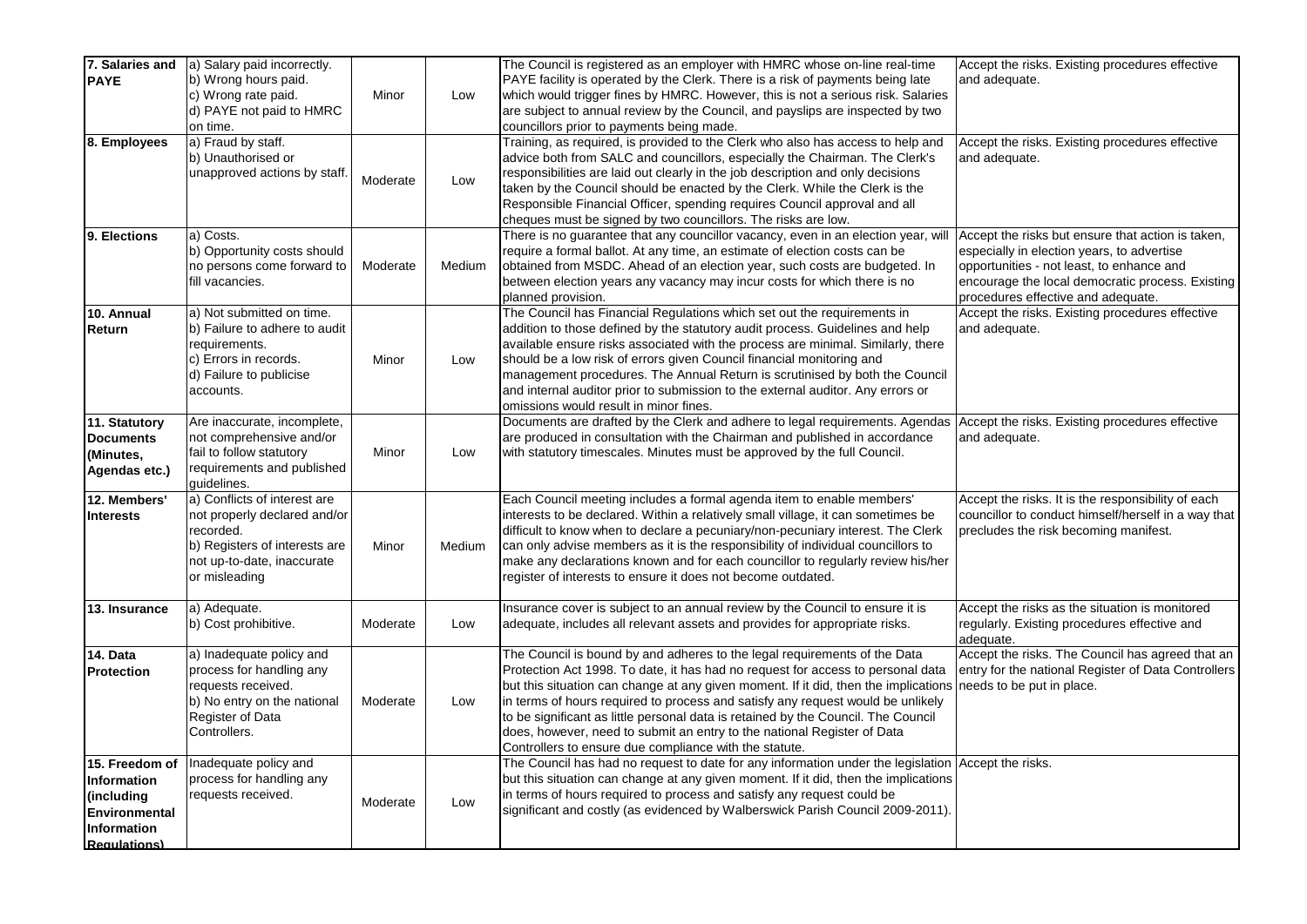| 16.           | Failure to comply with the  |          |        | The Council is committed to openness and transparency, not least through the Accept the risks. Existing procedures effective |  |
|---------------|-----------------------------|----------|--------|------------------------------------------------------------------------------------------------------------------------------|--|
| "Transparency | Code whose requirements     |          |        | village Website. Specific information is required to be published and the Council and adequate.                              |  |
| Code for      | became effective as of July | Moderate | Medium | continues to work actively to ensure both that, and more, is made available to                                               |  |
| Smaller       | 2015                        |          |        | residents and the wider public. Failure to publish such information would be                                                 |  |
| Authorities"  |                             |          |        | likely to have an adverse impact upon the end-of-year audit procedure.                                                       |  |

## **2. PHYSICAL EQUIPMENT**

| <b>Subject</b>                                                              | Risk(s) Identified                                                                                                    | Impact                           | Probability                  | <b>Management/Control of Risk</b>                                                                                                                                                                                                                                                                                                                                       | <b>Risk Assessment</b>                                                                                                                                                                              |
|-----------------------------------------------------------------------------|-----------------------------------------------------------------------------------------------------------------------|----------------------------------|------------------------------|-------------------------------------------------------------------------------------------------------------------------------------------------------------------------------------------------------------------------------------------------------------------------------------------------------------------------------------------------------------------------|-----------------------------------------------------------------------------------------------------------------------------------------------------------------------------------------------------|
|                                                                             |                                                                                                                       | Significant<br>Moderate<br>Minor | High<br><b>Medium</b><br>Low |                                                                                                                                                                                                                                                                                                                                                                         |                                                                                                                                                                                                     |
| <b>Assets</b>                                                               | a) Destruction, vandalism,<br>accidental damage or theft.<br>b) Injury.<br>c) Damage to other<br>property.            | Moderate                         | Medium                       | An annual review and inspection of all Council assets is undertaken both for<br>insurance and maintenance provisions. Action is also taken at the earliest when<br>assets are reported as damaged or in need of repair.                                                                                                                                                 | Accept the risks as the situation is monitored<br>regularly. Existing procedures effective and<br>adequate. Risks mitigated by insurance where<br>appropriate and possible.                         |
| 2. Meetings                                                                 | a) Adequacy and<br>appropriateness of venues.<br>b) Health and safety of<br>premises.                                 | Minor                            | Low                          | Council meetings are normally held in the Village Hall although, exceptionally,<br>they have been located in the Rattlesden Pavilion. Both venues are appropriate<br>for Council meetings. Any health and safety concerns are the responsibility of<br>the management committees of each venue.                                                                         | Accept the risks. Existing locations adequate.                                                                                                                                                      |
| 3. Council<br><b>Records -</b><br><b>Electronic and</b><br><b>Hard Copy</b> | Loss through e.g. theft, fire,<br>damage and/or ICT<br>corruption.                                                    | Moderate                         | Low                          | Current and Council records from more recent years are stored at the home of<br>the Clerk. Older material is deposited with and held by Suffolk Record Office.<br>Increasingly, records are scanned, held and backed-up electronically on an<br>external hard drives - one held by the Clerk and a second held by the Chairman.                                         | Accept but monitor the risks. Damage, apart from<br>fire, is low risk and acceptable. Theft is extremely<br>unlikely. Other risks are necessarily acceptable<br>as there is no obvious alternative. |
| 4. Defibrillator                                                            | a) Loss, e.g. fire or damage.<br>b) Fails to operate on<br>demand.<br>c) Potential litigation if fails<br>to operate. | Significant                      | Medium                       | Necessarily, the device is housed in a readily accessible location but one in<br>which it could be damaged. Volunteers monitor its condition and any potential<br>problems, it is hoped, would be identified and subject to immediate remedial<br>action. Potential litigation in the face of it not working on demand are covered by needed.<br>the Council insurance. | Accept but monitor the risks. Damage is low risk<br>and theft unlikely. Insurance applies to any<br>liabilities from the device not working when                                                    |

## **3. CEMETERY**

| Subject                        | Risk(s) Identified                                                | Impact                  | Probability    | <b>Management/Control of Risk</b>                                                                                                                                                                                                                                                                | <b>Risk Assessment</b>                                                                                                                                                                          |
|--------------------------------|-------------------------------------------------------------------|-------------------------|----------------|--------------------------------------------------------------------------------------------------------------------------------------------------------------------------------------------------------------------------------------------------------------------------------------------------|-------------------------------------------------------------------------------------------------------------------------------------------------------------------------------------------------|
|                                |                                                                   | Significant<br>Moderate | High<br>Medium |                                                                                                                                                                                                                                                                                                  |                                                                                                                                                                                                 |
|                                |                                                                   | Minor                   | Low            |                                                                                                                                                                                                                                                                                                  |                                                                                                                                                                                                 |
| <b>Burial Area</b>             | Lack of plots and/or space.                                       | Significant             | Low            | A variable element of Council income is dependent upon the availability of new<br>graves. To maintain both the service and finance extra burial space has been<br>secured although is not yet in use.                                                                                            | Acceptable given that the extended Cemetery is<br>to be brought into use at the earliest.                                                                                                       |
| 2. Burial<br><b>Procedures</b> | Unauthorised burials.                                             | Significant             | Low            | Funeral directors contact the Clerk to make arrangements and to seek<br>permission for any burial. The likelihood of an unauthorised burial is remote.                                                                                                                                           | Acceptable. Existing procedures effective and<br>adequate.                                                                                                                                      |
| 3. Registers                   | Loss of grave registers<br>and/or data through fire or<br>damage. | Significant             | Low            | Registers and associated records, which are unique, are kept at the home of the Risk is problematic. Some means of mitigation<br>clerk. No provision for a fire proof cabinet - which would be very expensive<br>(c£700) and likely to be of only limited help anyway.                           | needs to be sourced, if possible, through copying<br>the records but no immediate solution.                                                                                                     |
| 4. Graves                      | Burial in a used grave.                                           | Significant             | <b>Medium</b>  | Due to the incompleteness of the burial records it would not be impossible for a<br> burial to take place in an already occupied plot. Every effort is taken and checks   mitigation measures that can be taken.<br>are made given the obvious sensitivity of each situation.                    | Risk has to be accepted given that there are no                                                                                                                                                 |
| 5. Registers<br>and Records    | Poor record-keeping.                                              | Significant             | Low            | Only if a grave has a legible headstone plus a corresponding entry in the<br>Register of Burials will the burial/location be confirmed as correct. Given the<br>historical problems, the current position is managed with due care and diligence<br>to ensure that all new records are accurate. | Risk that some existing records are incomplete<br>or inaccurate but there is little that can now be<br>done to remedy the situation. New records are<br>logged comprehensively and efficiently. |